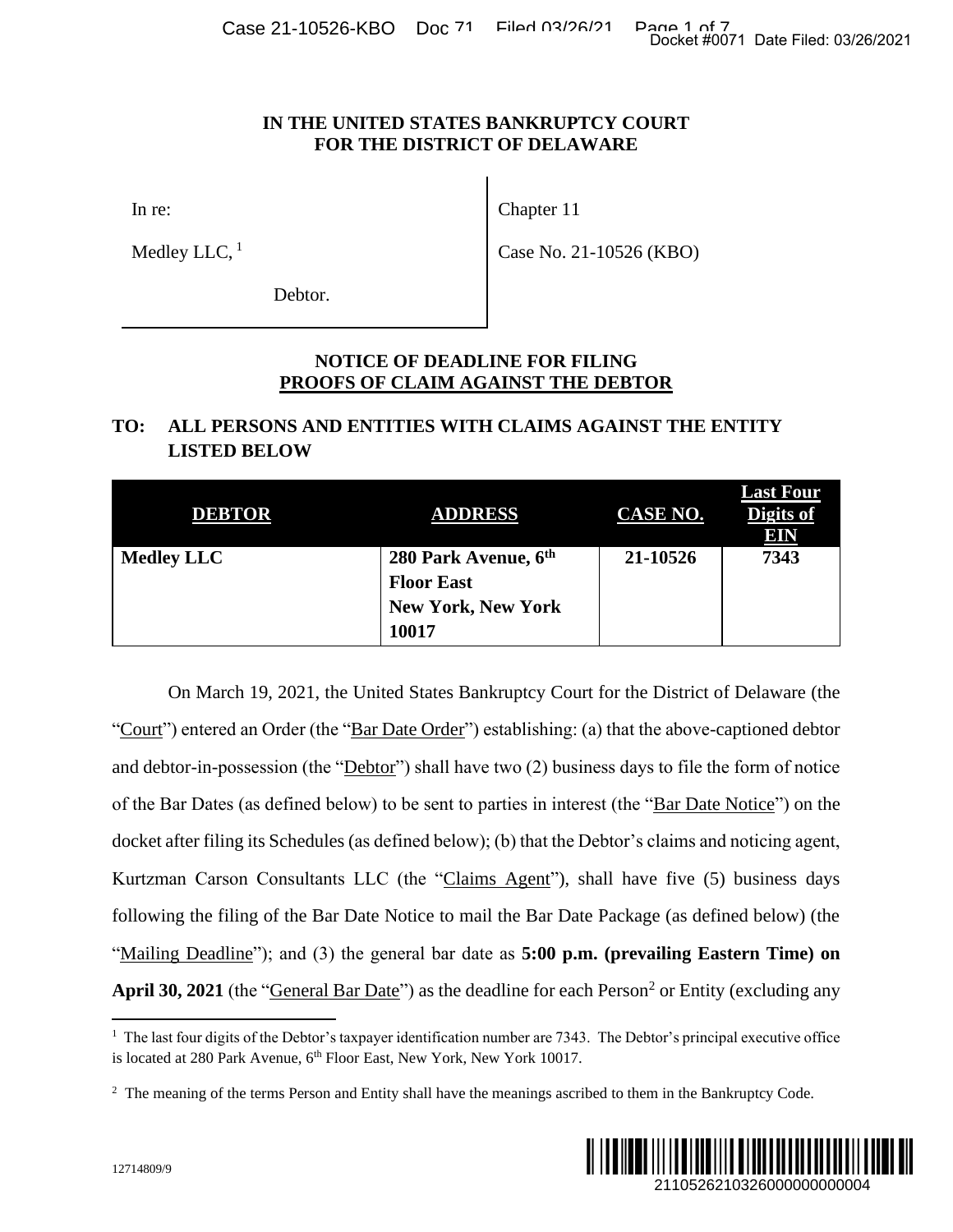#### Case 21-10526-KBO Doc 71 Filed 03/26/21 Page 2 of 7

Governmental Units (as defined below)). The General Bar Date specifically excludes any claims derived from, or based upon, the 2024 Notes<sup>3</sup> and 2026 Notes<sup>4</sup>, or the Notes Indentures<sup>5</sup>. Except as otherwise provided herein, the General Bar Date will apply to all claims of any kind that arose, or are deemed to have arisen, prior to March 7, 2021 (the "Petition Date"), the date on which the Debtor commenced its case under chapter 11 of title 11 of the United States Code (the "Bankruptcy Code"), including, but not limited to administrative expense claims under section 503(b)(9) of the Bankruptcy Code and all claims of setoff or recoupment. **For the avoidance of doubt, the General Bar Date established by the Bar Date Order supersedes any prior notice of a different bar date or deadline for filing proofs of claim, whether posted on the Court's docket or otherwise.**

The Bar Date Order also established **September 3, 2021, at 5:00 p.m. (ET)** (the "Governmental Bar Date") the last date for all Governmental Units holding claims against the Debtor that arose or are deemed to have arisen prior to the Petition Date to file a proof of claim against the Debtor.

The Bar Dates (as defined below) and the procedures set forth below for filing proofs of claim apply to all claims against the Debtor that arose, or is deemed to have arisen, prior to the Petition Date, except for those holders of the claims listed in Section 4 below that are specifically exempted from the requirements of the Bar Date Order.

<sup>&</sup>lt;sup>3</sup> "2024 Notes" means the senior unsecured notes with a maturity date of January 20, 2024 issued by Medley LLC pursuant to the 2024 Notes Indenture.

<sup>&</sup>lt;sup>4</sup> "2026 Notes" means the senior unsecured notes with a maturity date of August 15, 2026 issued by Medley LLC pursuant to the 2026 Notes Indenture.

<sup>&</sup>lt;sup>5</sup> "Notes Indentures" includes the: (1) "2024 Notes Indenture" means that certain indenture agreement (as may be amended, restated, supplemented, or otherwise modified from time to time) dated August 9, 2016, between Medley LLC, as issuer, and U.S. Bank National Association, as trustee, that governs the 2024 Notes; and (2) "2026 Notes Indenture" means that certain indenture agreement (as may be amended, restated, supplemented, or otherwise modified from time to time) dated August 9, 2016, between Medley LLC, as issuer, and U.S. Bank National Association, as trustee, that governs the 2026 Notes.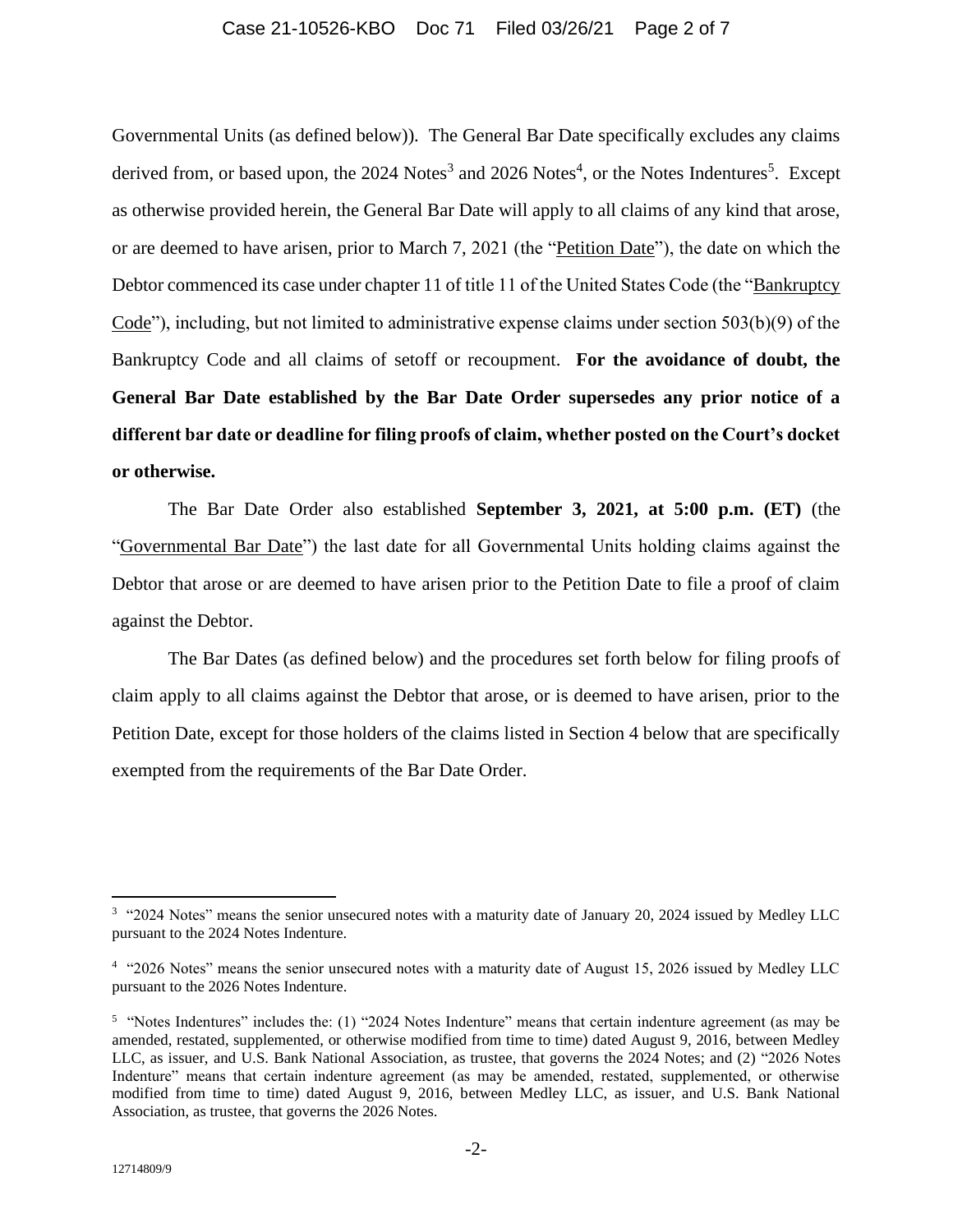## **1. WHO MUST FILE A PROOF OF CLAIM**

You MUST file a proof of claim to vote on a chapter 11 plan filed by the Debtor or to share in distributions from the Debtor's bankruptcy estate if you have a claim that arose prior to the Petition Date **(including claims under section 503(b)(9) of the Bankruptcy Code)**, and it is not one of the types of claims described in Section 4 below. Claims based on acts or omissions of the Debtor that occurred before the Petition Date must be filed on or prior to the applicable Bar Date, even if such claims are not now fixed, liquidated, or certain, or did not mature or become fixed, liquidated or certain before the Petition Date. Claims that arise from the rejection of an executory contract or unexpired lease must be filed by the later of (i) the General Bar Date or the Governmental Bar Date, as applicable, or (ii) the date that is thirty (30) calendar days following the entry of the order approving such rejection (the "Rejection Bar Date"). If the Debtor subsequently amends or supplements the schedules filed in this Chapter 11 Case (the "Schedules"), including to designate any scheduled claim as disputed, contingent or unliquidated (the "Amended Schedules"), any claim affected by the Debtor's amendment or supplement will receive notice by the Debtor and must file a proof of claim in response, in any, by the later of: (i) the General Bar Date or the Governmental Bar Date, as applicable, or (ii) thirty (30) calendar days after the date that the notice of the applicable amendment or supplement to the Schedules is served on the Person or Entity (the "Amended Schedules Bar Date," and together with, the General Bar Date, the Governmental Bar Date, and Rejection Bar Date, the "Bar Dates").

Under section 101(5) of the Bankruptcy Code, and as used in this Notice, the word "claim" means: (a) a right to payment, whether or not such right is reduced to judgment, liquidated, unliquidated, fixed, contingent, matured, unmatured, disputed, undisputed, legal, equitable, secured, or unsecured; or (b) a right to an equitable remedy for breach of performance if such breach gives rise to a right to payment, whether or not such right to an equitable remedy is reduced to judgment, fixed, contingent, matured, unmatured, disputed, undisputed, secured or unsecured. A "claim" shall include, but shall not be limited to, all claims of setoff or recoupment and claims arising under section 503(b)(9) of the Bankruptcy Code. Examples of claims for which one must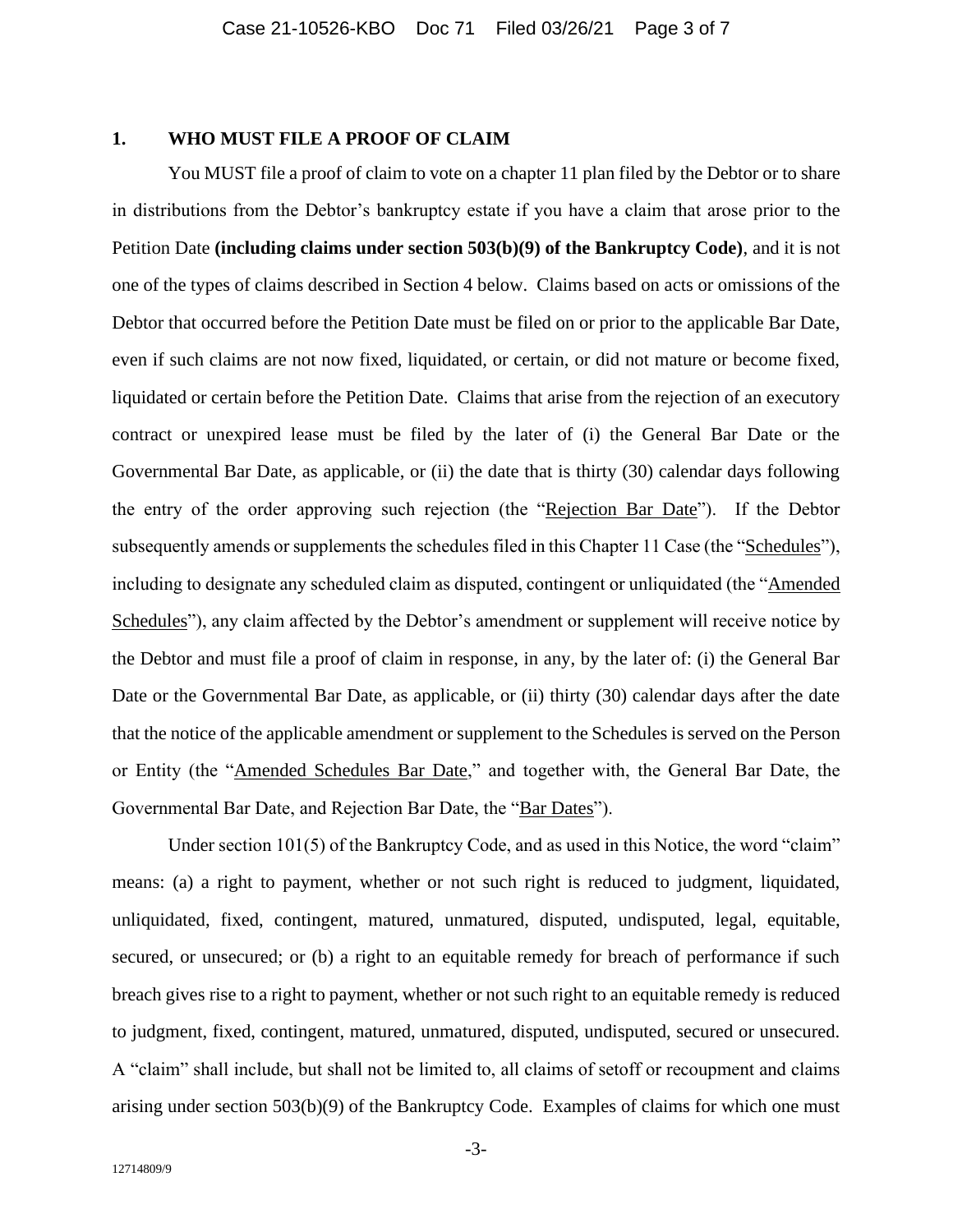### Case 21-10526-KBO Doc 71 Filed 03/26/21 Page 4 of 7

file a proof of claim shall include, but shall not be limited to, those arising from or related to: breaches of contract, tort-based causes of action, unpaid goods and services, warranties, defective product, chargebacks or credits.

### **2. WHAT TO FILE**

Your filed proof of claim must conform substantially to Official Bankruptcy Form No. 410. Official Bankruptcy Form No. 410, along with coinciding instructions, may be obtained at: http://www.uscourts.gov/forms/bankruptcy-forms/proof-claim-0.

The Debtor is enclosing a proof of claim form (the "Proof of Claim Form") that conforms substantially to Official Bankruptcy Form No. 410 and has been approved by the Court for use in the Debtor's Chapter 11 Case. You may utilize the enclosed Proof of Claim Form or a photocopy of it to file your claim. Though the Proof of Claim Form is enclosed, the Proof of Claim Form may also be obtained by requesting a copy from the Claims Agent by: 877-634-7181 (toll-free) or if calling from outside the United States or Canada at 424-236-7226; (ii) by e-mail: [MedleyInfo@kccllc.com;](mailto:MedleyInfo@kccllc.com) or (iii) on the Claims Agent's website at [www.kccllc.net/medley.](https://protect-us.mimecast.com/s/_DgGC4xLN1HERM81tx89M8)

All proofs of claim must be signed by the claimant or, if the claimant is not an individual, by an authorized agent of the claimant. All proofs of claim must be written in English and be denominated in United States currency. You should attach to your completed proof of claim any documents on which the claim is based (if voluminous, attach a summary) or an explanation as to why such documents are not available.

## **3. WHEN AND WHERE TO FILE**

Proofs of claim will be deemed timely filed only if **actually received** by the Claims Agent on or before the applicable Bar Dates. Proofs of claim may be delivered to the Claims Agent by mail, hand delivery, or overnight courier to the address below:

> Medley Claims Processing Center c/o Kurtzman Carson Consultants LLC 222 N. Pacific Coast Highway, Ste 300 El Segundo, California 90245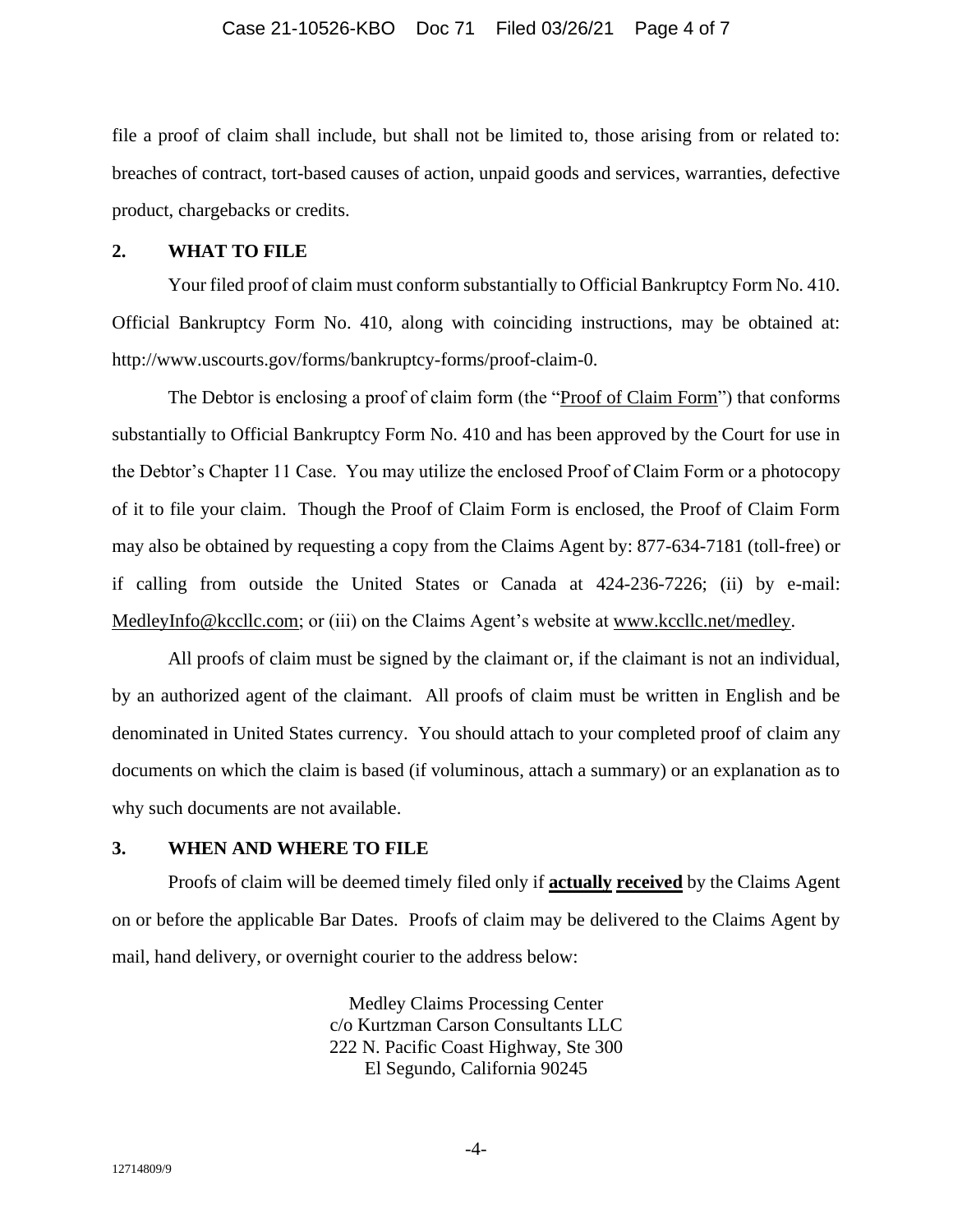Proofs of claim may also be filed electronically using the interface available on the Claims

Agent's website at [www.kccllc.net/medley.](https://protect-us.mimecast.com/s/_DgGC4xLN1HERM81tx89M8) A working e-mail address is required for online

submission of proofs of claim.

# **PROOFS OF CLAIM MAY NOT BE DELIVERED BY FACSIMILE, TELECOPY, OR ELECTRONIC MAIL (OTHER THAN ELECTRONICALLY FILING USING THE INTERFACE DESCRIBED IN THE PARAGRAPH ABOVE).**

# **4. WHO NEED NOT FILE A PROOF OF CLAIM**

You do not need to file a proof of claim on or prior to the applicable Bar Date if you are:

- a. any Person or Entity that already has filed a signed proof of claim against the Debtor in a form substantially similar to Official Bankruptcy Form No. 410 with the Debtor's Claims Agent;
- b. any Person or Entity whose claim is listed on the Schedules if: (i) the claim is not scheduled as "disputed," "contingent," and/or "unliquidated;" and (ii) such Person or Entity agrees with the amount, nature, and priority of the claim as set forth in the Schedules;
- c. any Person or Entity whose claim: (i) has previously been allowed by order of the Court; (ii) has been paid in full by the Debtor pursuant to the Bankruptcy Code or in accordance with an order of the Court; or (iii) is subject to a separate deadline pursuant to an order of the Court;
- d. any Person or Entity whose claim is derived from, or based upon, the 2024 Notes and 2026 Notes, or the Notes Indentures.

**This Notice is being sent to many Persons and Entities that have had some relationship with or have done business with the Debtor but may not have an unpaid claim against the Debtor. The fact that you have received this Notice does not mean that you have a claim against the Debtor or that the Debtor or the Court believe that you have a claim against the Debtor.**

# **5. CONSEQUENCES OF FAILURE TO FILE A PROOF OF CLAIM BY THE APPLICABLE BAR DATE**

ANY HOLDER OF A CLAIM THAT IS NOT EXEMPT FROM THE REQUIREMENTS

OF THE BAR DATE ORDER, AS SET FORTH IN SECTION 4 ABOVE, AND THAT FAILS

TO TIMELY FILE A PROOF OF CLAIM IN THE APPROPRIATE FORM SHALL BE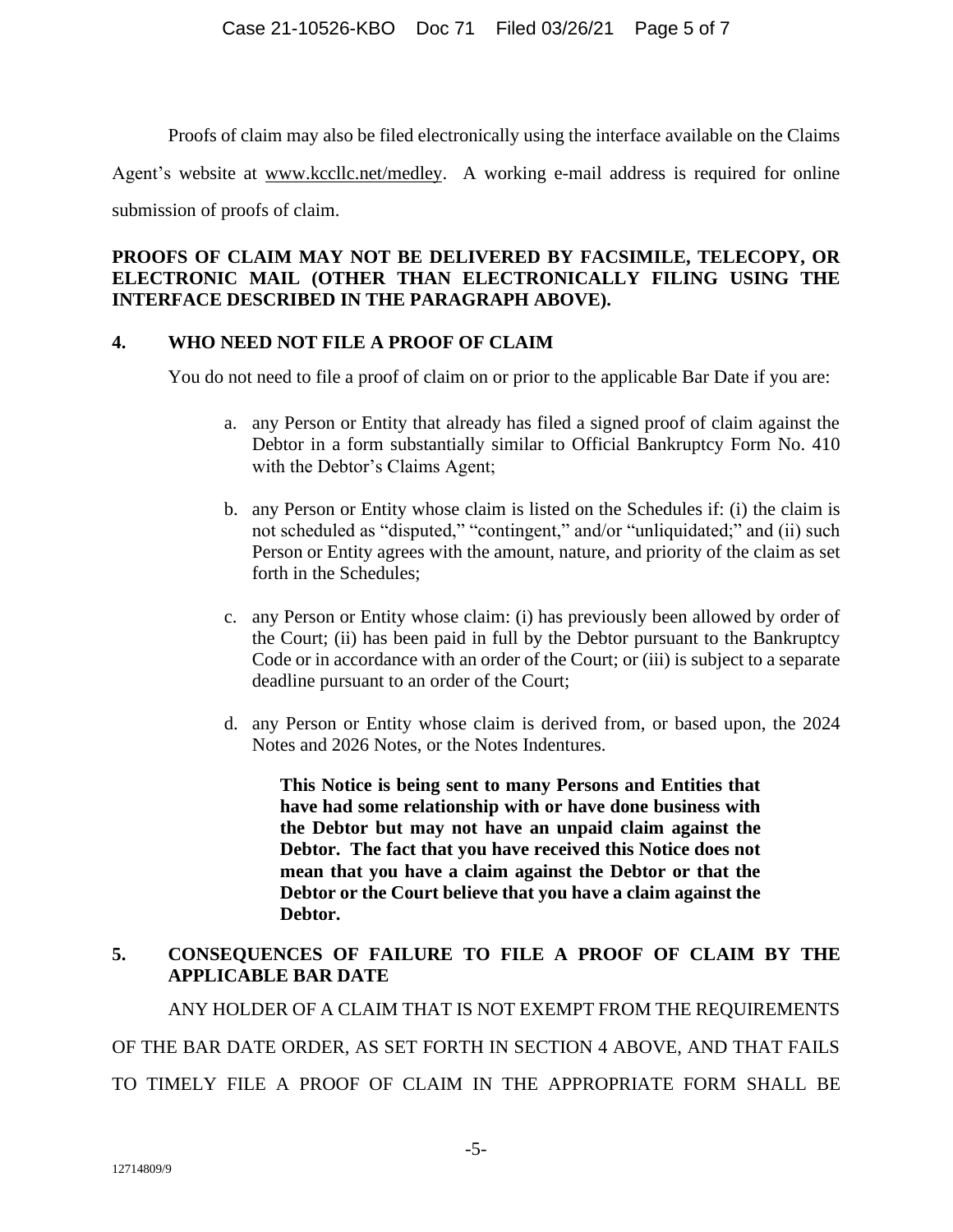BARRED FROM ASSERTING SUCH CLAIM AGAINST THE DEBTOR AND ITS CHAPTER 11 ESTATE, FROM VOTING WITH RESPECT TO SUCH CLAIM ON ANY CHAPTER 11 PLAN FILED IN THE DEBTOR'S CHAPTER 11 CASE, AND FROM PARTICIPATING IN ANY PAYMENT OR DISTRIBUTION TO CREDITORS IN THE DEBTOR'S CHAPTER 11 CASE ON ACCOUNT OF SUCH CLAIM, UNLESS OTHERWISE ORDERED BY THE COURT.

## **6. THE DEBTOR'S SCHEDULES AND ACCESS THERETO**

You may be listed as the holder of a claim against the Debtor in the Debtor's Schedules, which were filed with the Bankruptcy Court on March 25, 2021.

If you rely on the Debtor's Schedules, it is your responsibility to determine that your claim is accurately listed in the Schedules. If (a) you agree with the nature, amount and status of your claim as listed in the Debtor's Schedules, and (b) your claim is not described as "disputed," "contingent" or "unliquidated" in the Schedules, you need not file a proof of claim. Otherwise, or if you decide to file a proof of claim, you must do so before the applicable Bar Dates in accordance with the procedures set forth in this Notice.

Copies of the Debtor's Schedules are available for inspection at http://ecf.deb.uscourts.gov. A login and password to the Court's Public Access to Electronic Court Records (PACER) system are required to access this information and can be obtained through the PACER Service Center at http://www.pacer.gov. In addition, copies of the Schedules may be examined between the hours of 9:00 a.m. and 4:30 p.m., Monday through Friday, at the Office of the Clerk of the Bankruptcy Court, 824 North Market Street, 3rd Floor, Wilmington, Delaware 19801. Finally, copies of the Debtor's Schedules are also available for free on the Claims Agent's website: at [www.kccllc.net/medley.](https://protect-us.mimecast.com/s/_DgGC4xLN1HERM81tx89M8)

**A holder of a claim against the Debtor should consult an attorney regarding any matters not covered by this Notice, such as whether the holder should file a proof of claim.**

# **BY ORDER OF THE COURT**

-6-